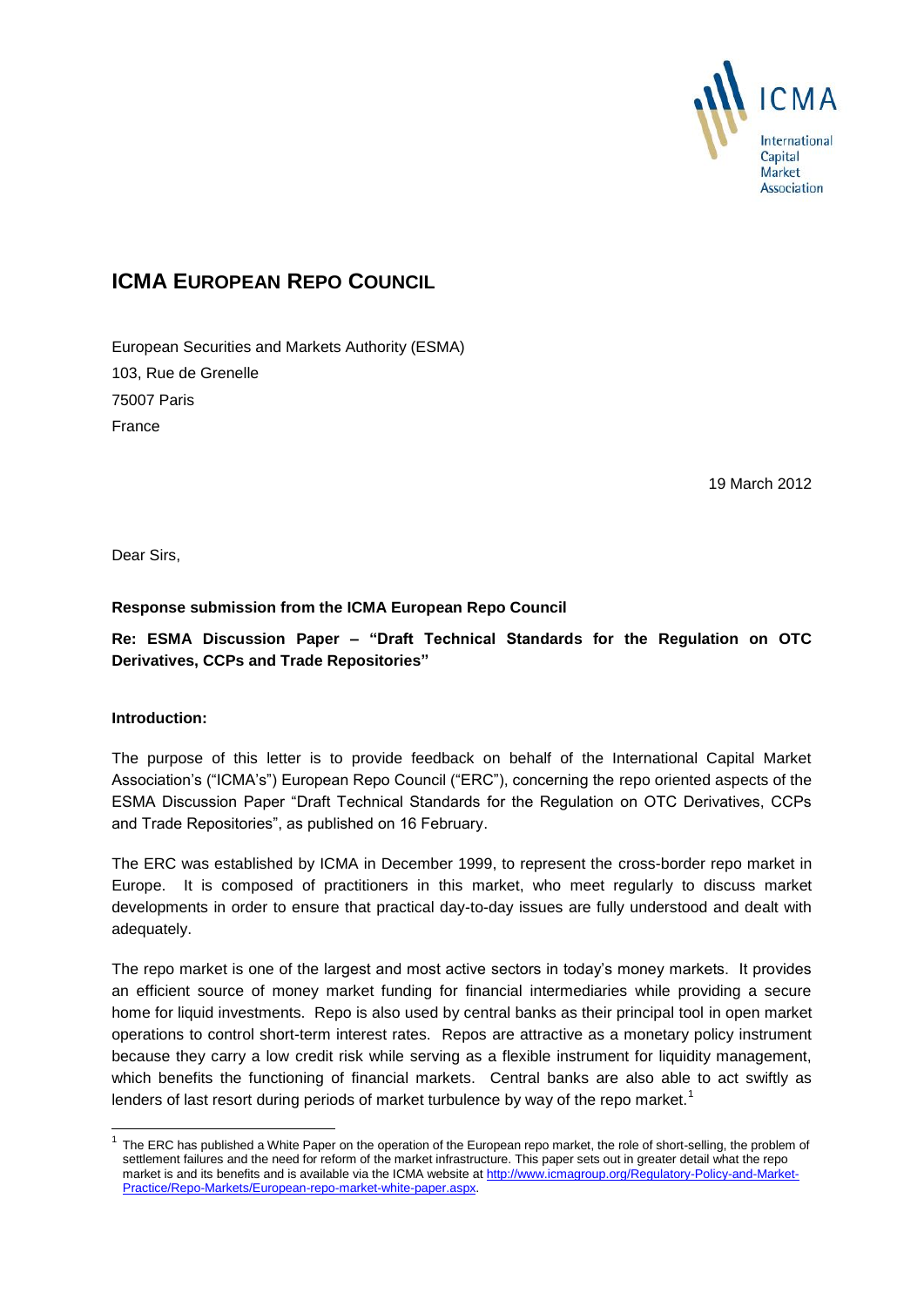In a repo transaction securities are exchanged for cash with an agreement to repurchase the securities at a future date. The transaction is collateralised, with the cash securing the seller's securities and the securities securing the buyer's cash. Collateral and netting are key to the proper functioning of repo markets. In the event of default, the collateral can be sold and exposure to the defaulting party can be netted off.

In the international market, the Global Master Repurchase Agreement (GMRA) $2$  provides a robust legal framework for documenting repo transactions. Supervisory authorities recognise the effect of the GMRA netting provisions for regulatory capital and large exposure requirements provided, inter alia, that a reasoned legal opinion has been obtained to the effect that, in the event of a legal challenge, the relevant courts and administrative authorities would find that, where a counterparty fails owing to default, bankruptcy, liquidation or any other similar circumstance, the regulated firm's claims and obligations pursuant to the GMRA would be limited to a net sum under the law of the relevant jurisdiction(s), and meets certain other requirements. Against this background, ICMA obtains and annually updates legal opinions on the GMRA, currently from 62 jurisdictions worldwide, for the benefit of its members. These opinions cover both the enforceability of the netting provisions of the GMRA as well as the validity of the GMRA as a whole.

#### **Commentary:**

The ERC notes that this discussion paper follows the structure of EMIR, with the first section focusing on OTC derivatives and in particular the clearing obligation, risk mitigation techniques for contracts not cleared by a CCP and exemptions to certain requirements. The second part focuses on CCP requirements, where a number of provisions need to be specified through technical standards. The third part deals with trade repositories and in particular the content and format of the information to be reported to trade repositories, the content of the application for registration to ESMA and the information to be made available to the relevant authorities.

The ERC also notes that for understandable reasons the discussions surrounding EMIR have been, and continue to be, underpinned by considerations relating to derivatives. Nevertheless the ERC is conscious that the framework established by EMIR has broader ramifications. Accordingly the ERC considers that, as ESMA advances its essential work to elaborate the technical details necessary to operationalise the EMIR legislative framework, it is vital to establish standards which, whilst being robust, retain adequate flexibility to allow calibration suited to the efficient operation of markets in different, non-derivative, asset classes.

In context of this overall concern, the ERC has the following brief observations in relation to a few of the specific questions laid out in the discussion paper.

#### **Section III.I OTC Derivatives**

The ERC notes the group of questions in this section, addressing such matters as the clearing obligation and risk mitigation for non-CCP cleared contracts. To the extent that similar principles may be applied in setting technical standards for non-derivative products, the ERC highlights the importance of carefully evaluating the ways in which adaption would be necessary to take due account of the specific characteristics of any such non-derivative products.

 2 The GMRA is the most extensively used cross border repo master agreement and has reduced the risks associated with previously poorly documented repo transactions.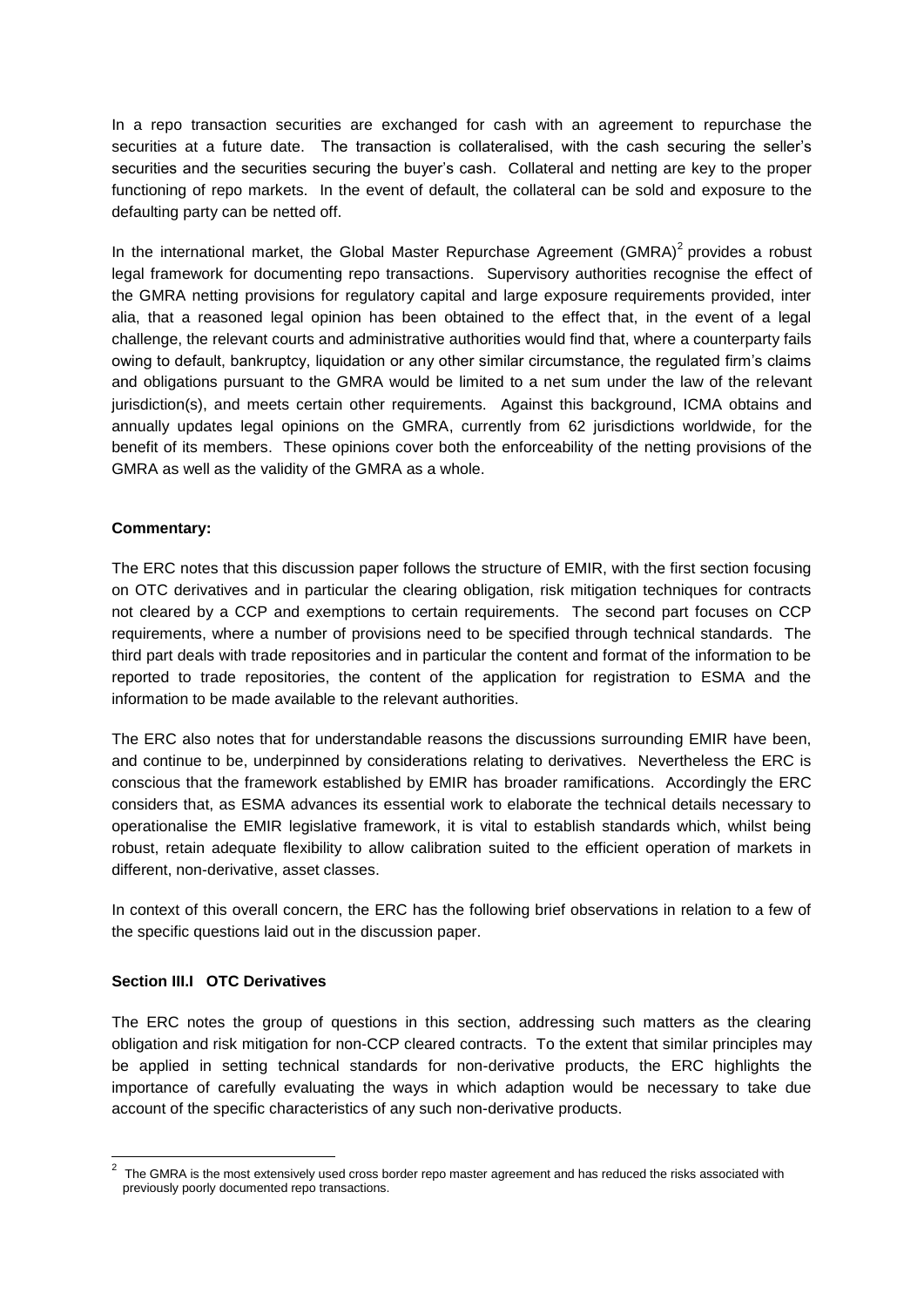## **Section III.II CCP Requirements**

#### **Q23: What are your views on the notion of liquidity fragmentation?**

The ERC continuously works to improve the efficiency of financing liquidity provision in fixed income markets. It is important that, within a safe and secure operating framework, efficiency is not lost through liquidity fragmentation, so this is an important area for more work. Interoperability is one way in which potential liquidity fragmentation may be mitigated and the ERC notes that the concerns relating to the establishment of interoperability arrangements are subject to asset class specific considerations, with a clear distinction drawn between cash and derivative markets.

# **Q34: Are the criteria outlined above appropriate to ensure that the adequate percentage above 99 per cent is applied in CCP's margin models? Should a criteria based approach be complemented by an approach based on fixed percentages? If so, which percentages should be mandated and for which instruments?**

The ERC consider that it is best to adopt a criteria based approach, rather than to set fixed percentages. This would retain full flexibility to apply the approach across assets classes. It would also allow greater flexibility to flex application over time, either in light of lessons learned through experience or responsive to changed conditions necessitating re-evaluation of appropriate margining requirements.

**Q44: Do you consider that financial instruments which are highly liquid have been rightly identified? Should ESMA consider other elements in defining highly liquid collateral in respect of cash of financial instruments? Do you consider that the bank guarantees or gold which is highly liquid has been rightly identified? Should ESMA consider other elements in defining highly liquid collateral in respect of bank guarantees or gold?** 

The importance of collateral has grown over many years, but has accelerated significantly since the advent of the financial crisis in mid-2007. This is in no small measure related to the shift in risk appetite of market participants, with an increased demand amongst them to secure their credit risk exposures through the taking of high quality collateral. At the same time official policy makers have also significantly fuelled the demand for collateral as they have advanced steps to make markets more robust, to reduce systemic risk and help mitigate the risks of any future financial crises.

Amongst examples of these increasing demands are:

- increased focus on covered bond issuance by banks, secured against high-quality mortgage pools, as against senior unsecured issuance;
- increased use of repo funding to finance assets, including in context of an increase in the use of central bank financing;
- Basel requirements, to be translated in the EU through the CRR/D; introducing the holding of liquidity stress buffers – assets to satisfy these requirements comprise a short list of high-quality collateral;
- the shift of standardised OTC derivatives to CCP clearing, as required in the EU by EMIR, which will give rise to demands for significant amounts of initial margin (as well as some increase in variation margin amounts); and
- increased requirements to margin any bilateral OTC contracts (outside of CCP arrangements), incentivised by penal treatment of uncollateralised exposures in the CRR/D requirements.

Whilst these examples are couched in their European context, equivalent pressures also exist across global markets.